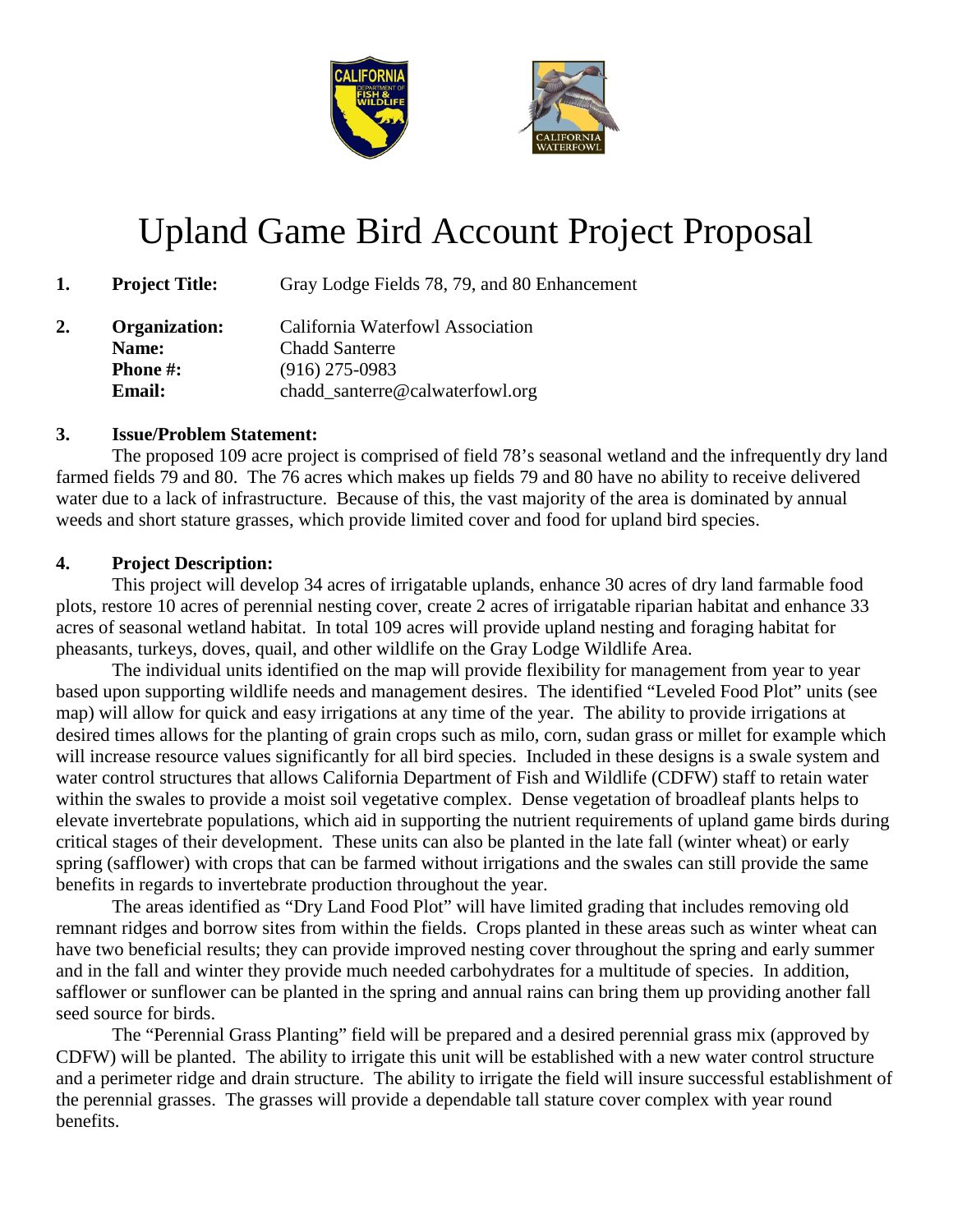The "Riparian Planting" habitat will be a curvilinear feature associated with a natural swale that travels through the field and transports water to the main drain from the Buttes during heavy rainfall events. The projects will establish the capability to provide summer water through the swale along its length while allowing for the establishment of a riparian tree corridor. Various native tree species will be planted from cuttings. The enhanced swale with irrigation capabilities and the development of a tree canopy will help to provide additional food, water, and cover resources for birds.

The "Seasonal Wetland Enhancement" will help in the development/improvement of the highline delivery ditch which will enable the delivery of water to the entire project. The development of the swales system within the 33 acre seasonal wetland will provide much of the material need for the ditch system. The swales will also help to improve water management within the seasonal wetland unit, thus improving production of desired moist soil plants and increase invertebrate numbers and foraging opportunities for upland game birds. By developing the delivery ditch system all of the units will have the capability to receive delivered water for management purposes.

#### **5. Expected Benefits:**

This project will allow CDFW staff the ability to intensely manage the uplands an associated wetlands as a, "Diversified Upland Habitat Unit" complex which has proven to be very beneficial for recruitment and survival of wildlife that are dependent on these habitats. Research has shown that when areas are specifically managed with moist soil conditions, intended to increase invertebrate population's, upland game bird and a host of avian species respond positively with increase use and production as a result (Allen 2003, Hart et al. 2009).

Expected benefits will include an increase in yields of planted food plots, developed by DFW staff, throughout the year which will enhance foraging resources for all bird species. Water management improvements will allow water supplies to be used more efficiently and help to enhance the results of irrigations undertaken. In addition, dominating weed species will be replaced by plants that are managed to maximize upland game bird benefits creating a habitat complex geared towards recruitment. Project results will ultimately improve nesting, foraging, rearing and over wintering habitat, which should result in higher pheasant, turkey, dove, and quail populations and ultimately more hunter opportunities. All of the fields are located in the hunt area and therefore will provide hunter enhanced opportunity.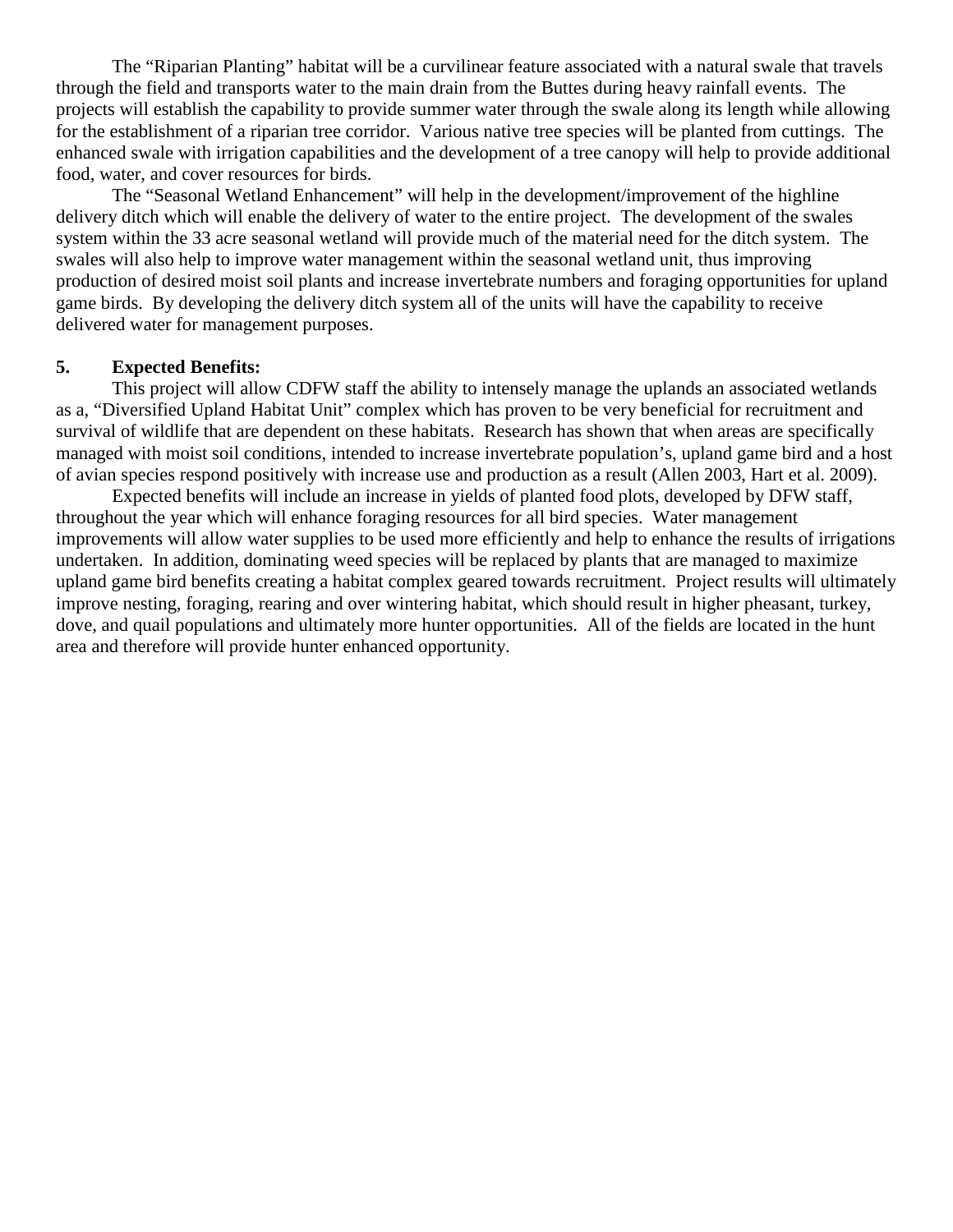|                            | <b>Upland Game Bird Stamp Proposal 2014</b>     |                                  |              |               |                     |              |  |
|----------------------------|-------------------------------------------------|----------------------------------|--------------|---------------|---------------------|--------------|--|
|                            |                                                 | Location<br><b>Gray Lodge WA</b> |              |               | Field #(s)<br>78-80 |              |  |
| <b>Project Title:</b>      | Gray Lodge WA Field 78-80 Restoration           |                                  |              |               |                     |              |  |
| <b>Budget Line Item #</b>  | <b>Work/Item Description</b>                    | Count                            | <b>Units</b> |               | <b>Cost/Unit</b>    |              |  |
| <b>MATERIALS:</b>          |                                                 |                                  |              |               |                     |              |  |
| 1                          | 30" HDPE Pipe                                   | 40                               | feet         | @             | \$28.00             | \$1,120.00   |  |
| 2                          | 18" HDPE Pipe                                   | 30                               | feet         | @             | \$11.00             | \$330.00     |  |
| 3                          | 3x4 Structures for Water Control                | 13                               | each         | @             | \$350.00            | \$4,550.00   |  |
| 4                          | 30" Screwgate                                   | 1                                | each         | @             | \$2,400.00          | \$2,400.00   |  |
| 5                          | 24" HDPE Pipe                                   | 330                              | feet         | @             | \$20.00             | \$6,600.00   |  |
| 6                          | 24" Screwgate                                   | 5                                | each         | @             | \$1,600.00          | \$8,000.00   |  |
| 7                          | Concrete Pour                                   | 1                                | load         | @             | \$1,500.00          | \$1,500.00   |  |
|                            | <b>Materials Subtotal</b>                       |                                  |              |               |                     | \$24,500.00  |  |
| <b>CONSTRUCTION:</b>       |                                                 |                                  |              |               |                     |              |  |
| 8                          | Concrete Headwall Form                          | 1                                | lump sum     | @             | \$6,500.00          | \$6,500.00   |  |
| 9                          | Earthwork.                                      | 9,500                            | cyds         | @             | \$1.95              | \$18,525.00  |  |
| 10                         | Leveling of Fields/Swales                       | 15,500                           | cyds         | @             | \$1.50              | \$23,250.00  |  |
| 11                         | Pipe and Weir Installation                      | 13                               | each         | @             | \$600.00            | \$7,800.00   |  |
| 12                         | Weir and Pipe Delivery                          | 1                                | L/S          |               |                     | \$1,000.00   |  |
| 13                         | <b>Tree Plantings</b>                           | 2,000                            | each         | @             | \$1.50              | \$3,000.00   |  |
| 14                         | Mow Uplands (1 Time)                            | 10                               | ac           | @             | \$25.00             | \$250.00     |  |
| 15                         | Disk Upland/Role (2 Times)                      | 10                               | ac           | @             | \$25.00             | \$250.00     |  |
| 16                         | No Till Drill - Seeding                         | 10                               | ac           | @             | \$40.00             | \$400.00     |  |
| 17                         | Perennial Grass Mix - 20 lbs/ac                 | 200                              | lbs          | @             | \$3.75              | \$750.00     |  |
|                            | <b>Construction Subtotal</b>                    |                                  |              |               |                     | \$61,725.00  |  |
| <b>PERSONNEL SERVICES:</b> |                                                 |                                  |              |               |                     |              |  |
| 18                         | <b>Director</b>                                 | 5                                | hours        | @             | \$48.00             | \$240.00     |  |
| 19                         | Senior Biologist                                | 32                               | hours        | @             | \$31.00             | \$992.00     |  |
| 20                         | Associate Biologist                             | 80                               | hours        | @             | \$25.00             | \$2,000.00   |  |
| 21                         | <b>Benefits Salaried Staff</b>                  |                                  |              | @             | 33%                 | \$1,066.56   |  |
| 22                         | Technician                                      | 8                                | hours        | $^\copyright$ | \$14.00             | \$112.00     |  |
| 23                         | <b>Benefits Temporary Staff</b>                 |                                  |              | @             | 16%                 | \$17.92      |  |
|                            | <b>Personnel Subtotal</b>                       |                                  |              |               |                     | \$4,428.48   |  |
| <b>OPERATING EXPENSES:</b> |                                                 |                                  |              |               |                     |              |  |
| 24                         | Mileage                                         | 600                              | miles        | @             | \$0.565             | \$339.00     |  |
| 25                         | Meals & Lodging                                 |                                  |              |               |                     | \$0.00       |  |
| 26                         | Miscellaneous (materials, supplies, bait, etc.) |                                  |              |               |                     | \$125.00     |  |
|                            | <b>Operating Subtotal</b>                       |                                  |              |               |                     | \$464.00     |  |
| <b>OVERHEAD:</b>           |                                                 |                                  |              |               |                     |              |  |
| 27                         | DFG Paid Overhead (6%)                          |                                  |              |               |                     | \$5,467.05   |  |
| 28                         | CWA Paid Overhead (8%)                          |                                  |              |               |                     | \$7,289.40   |  |
|                            | <b>Overhead Subtotal</b>                        |                                  |              |               |                     | \$12,756.45  |  |
| <b>PROJECT COST:</b>       |                                                 |                                  |              |               |                     | \$103,873.93 |  |
|                            | <b>PARTNERSHIP CONTRIBUTIONS:</b>               |                                  |              |               |                     |              |  |
| 29                         | CWA Paid Overhead (8%)                          |                                  |              |               |                     | \$7,289.40   |  |
|                            | <u>TOTAL UPLAND GAME BIRD STAMP GRANT</u>       |                                  |              |               |                     |              |  |

**REQUEST \$96,584.53**